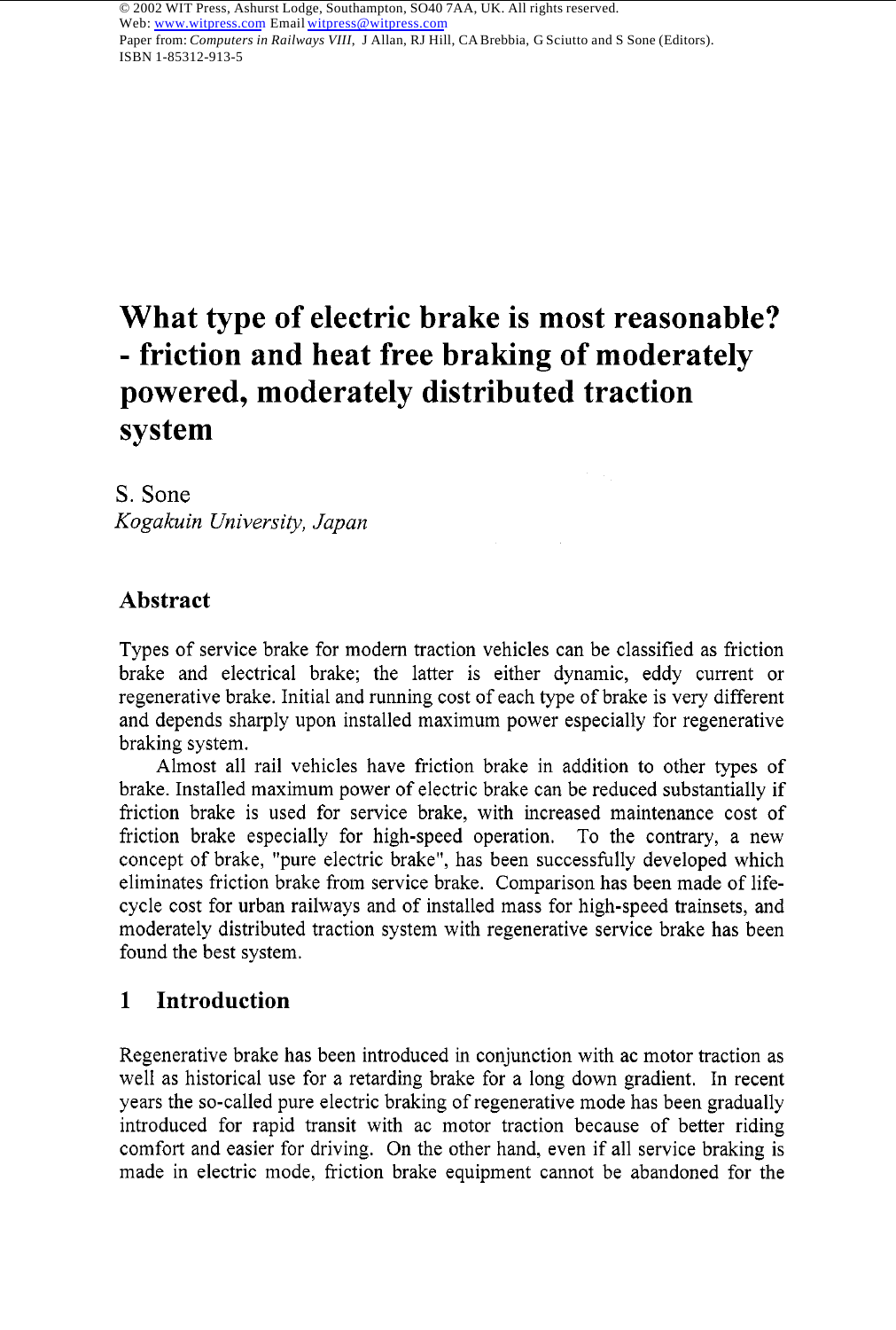© 2002 WIT Press, Ashurst Lodge, Southampton, SO40 7AA, UK. All rights reserved.

Web: www.witpress.com Email witpress@witpress.com

Paper from: *Computers in Railways VIII*, J Allan, RJ Hill, CA Brebbia, G Sciutto and S Sone (Editors). ISBN 1-85312-913-5

6 16 *Computers in Railways VIII* 

purpose of achieving dual braking system, sufficient braking force at high speed, and as the best means to keep the train at standstill. Among electric brakes, there is still some discussion as to which of rheostatic braking or regenerative braking is better from the viewpoint of reliability, safety and controllability.

Distributed traction system with electric braking has recently been popular because of remarkably less train mass per available floor area and less maximum axle load. This movement has been recognised for European railway operators such as SNCF and DB who had been adhered for concentrated traction. The reason is clear; maintenance work for a big number of ac traction motors is much easier than for even bigger number of braking pads for friction brake.

Life-cycle cost in relation to braking methods should be carefully examined. Train mass, running energy and maintenance cost is strongly related to braking methods. Generally speaking, regenerative braking is the best for all the above three items, but under dc contact system normal rectifiers at substation cannot receive regenerated power, which means regenerative braking itself is sometimes ineffective. If non-receptive condition often takes place, some countermeasure of combined regenerative/rheostatic braking or inverter for substation should be considered.

# **2 Importance of braking system from the viewpoints of lifecycle cost of urban trains and of light weight construction of high speed trains**

In urban transit, station spacing is relatively short and in order to compete with private cars, commercial speed of the train should be kept high requiring frequent and strong brake application from high speed. This means that kinetic energy to be dissipated by brake is big and associated energy cost and maintenance cost of braking system is high. If kinetic energy is absorbed by friction brake, wear of braking pad and wheel tread or braking disc requires high maintenance cost but if braking is by regenerative mode, regenerated energy can reduce energy cost considerably. Rheostatic, or dynamic, brake requires almost no running cost with sacrifice of additional mass and installation .

Small mass is strongly required for trainsets for high-speed railways because ground vibration and track deterioration is caused by axle load, especially by unsprung mass, and relatively high value of power / mass ratio in order to keep high performance requires a high level of light-weight design and construction. If conventional TGV-A design, made of 4 motored bogies and 11 trailer bogies for the maximum speed of 300 *kmh,* is extended to higher speed region, all bogies should be motored for a maximum speed of around 460 *kmh* if required power is proportional to the cube of the maximum speed; this means that the whole train should be locomotive and there is no longer passengers' space at all. The similar situation is applicable for the braking system of a high speed trainset. At high speed, braking power is very big even if braking force is moderate and so if braking power is dissipated in the form of heat, additional mass to deal with this dense heat power is substantial. In this respect, regenerative braking is very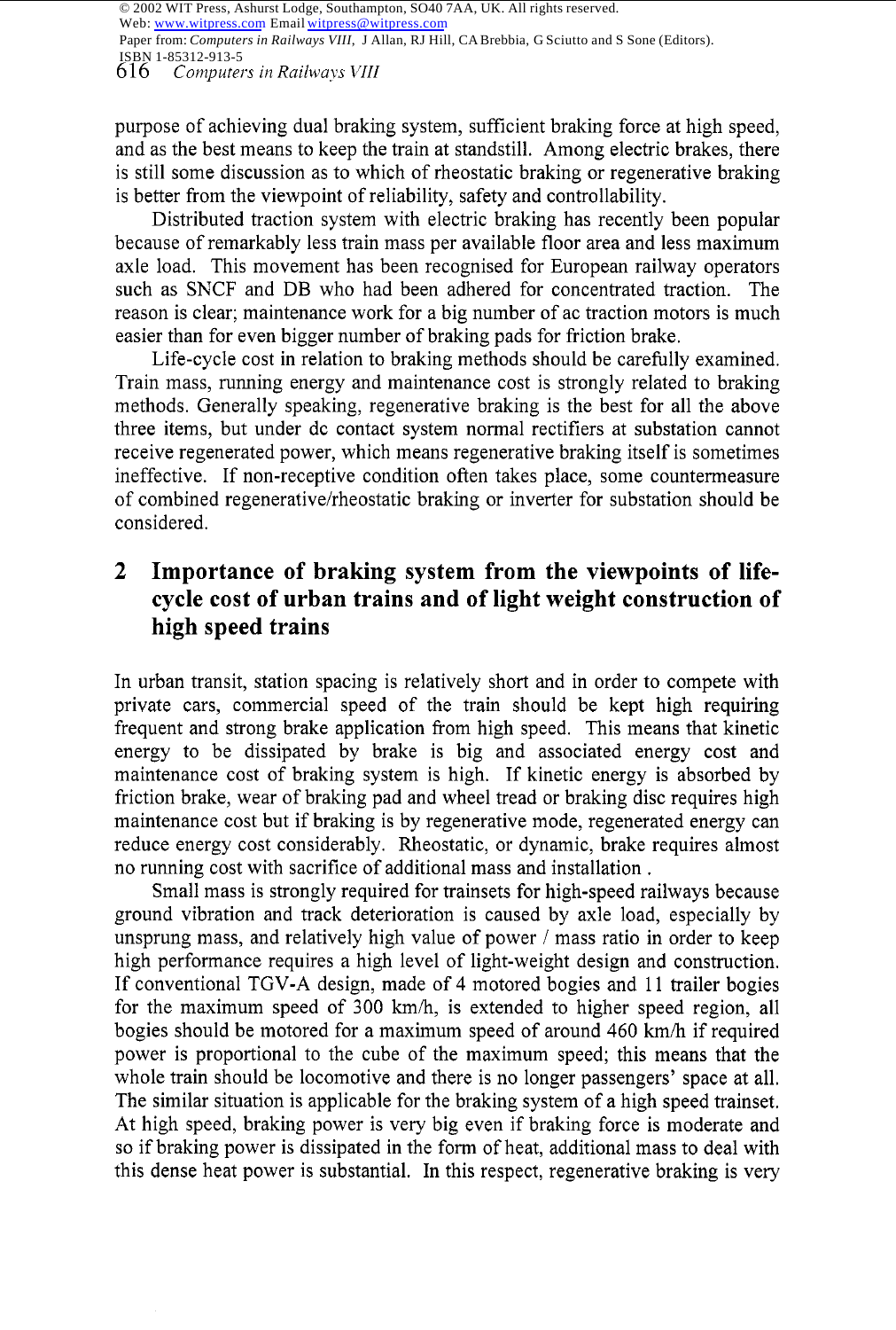Paper from: *Computers in Railways VIII*, J Allan, RJ Hill, CA Brebbia, G Sciutto and S Sone (Editors). ISBN 1-85312-913-5

advantageous even if braking is not so frequently applied than in the case for urban trains. Most high-speed railways are ac electrified and there is no risk for non-receptive condition of power system. This is very favorable for regenerative braking.

# **3 Kinds and characteristics of major braking methods for normal service operation**

Comparison will be made among five systems; regenerative brake, rheostatic (dynamic) brake, friction brake, eddy-current disc brake and eddy-current rail brake.

Regenerative brake, when effective, produce no inherent heat. This makes the vehicle lighter and safer than any other braking system. Regenerated energy, used for hotel power of the train, acceleration of other trains or for station, produces profit, or negative cost. In most cases, regenerative brake equipment is lighter than any other brake.

Care should be taken if the train is fed through dc catenary where excess regenerative power makes braking force ineffective. Dynamic brake is also a kind of electric brake with much better controllability than friction brake. Mass of this equipment is determined by the maximum handling power and duration of time of braking. Special care should be taken if the train is used on a line with long down gradient at high speed.

Friction brake requires highest running cost due to wear of braking pad and related maintenance. Actual maintenance cost often increases further through reshaping works of the damaged flat wheel. Wheel skid itself is characterised by inferior friction brake. Friction brake sometimes makes fire, which bums timber sleeper or wayside grass.

Eddy-current disc brake is widely used for trailer cars of Tokaido and Sanyo Shinkansen. Braking characteristics are much better than that of friction brake but disadvantage is big mass, especially big unsprung mass. Another type of eddy-current brake, eddy-current rail brake is a kind of non-adhesive brake, but temperature rise of the running rail will limit this brake to be used for a rural railway with short and infrequent trains.

# **4 Rough cost estimation of typical three types of braking**

Regenerative braking produces electric energy to be absorbed by other trains. This advantage can be estimated in money roughly as follows; regenerated energy at onboard power converter times per unit energy cost at substation input. Rheostatic braking costs almost nothing as far as running cost is concerned.

Friction braking requires exchange of braking pad and additional reshaping of wheel tread; this amount, made of labour cost and material cost, is nearly proportional to absorbed kinetic energy and from Japanese experience price per unit energy is almost identical of regenerative braking with, of course, reverse direction.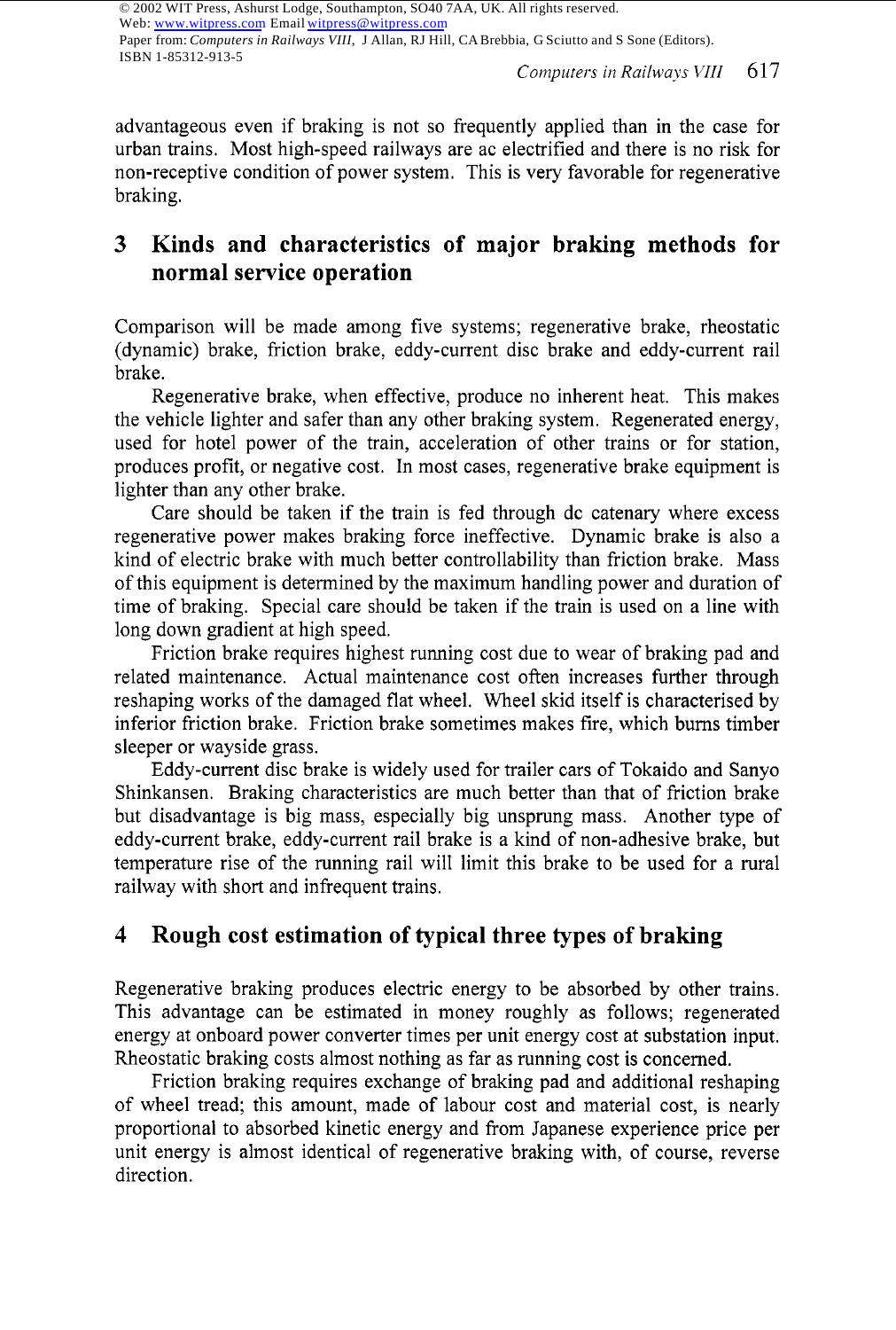6 18 *Computers in Railways VIII*  © 2002 WIT Press, Ashurst Lodge, Southampton, SO40 7AA, UK. All rights reserved. Web: www.witpress.com Email witpress@witpress.com Paper from: *Computers in Railways VIII*, J Allan, RJ Hill, CA Brebbia, G Sciutto and S Sone (Editors). ISBN 1-85312-913-5

Important factors other than running cost include; safety and maintainability related to heat generation, mass especially unsprung mass, and deterioration of characteristics at loss of regeneration when line is non-receptive.

# **5 A typical example of optimisation of traction and braking power and of operation for rapid transit**

#### **5.1 Pure electric braking with different installed power**

Based on the characteristics of the world first trainset series 8900 of Shin Keisei Electric Railway Co., whose regenerative-mode electric break can be applied down to standstill, two cases of comparison of running energy have been made. One example is achieving energy saving and wear free operation of braking pad. Existing formation made of four motor cars (4M) and four trailers (4T) is running typically in 84 seconds for a station spacing of 1200 meters with additional friction brake application at higher speed region due to insufficient regenerative braking capability. If traction power is slightly increased to 4.5M 3.5T, acceleration and deceleration is also increased with no braking pad wear and with reduced energy as shown in table 1.

Another example is comparison between high performance trainsets; 4.5M 3ST, 5M 3T and 6M 2T of the same performance per motor car. Based on Yamanote Loop line in Tokyo, where there are 29 stations in 34.5 km loop and 2.5 min. (150 sec.) headway trains using 25 formations each way are operated, typical 85 second running time is shortened by 150/29 seconds in order to reduce one formation each way. Running performance of each trainset is shown in Fig. 1.

| Formation                | 4M 4T       | 4.5M 3.5T       |
|--------------------------|-------------|-----------------|
| Station spacing          | 1200 meters | 1200 meters     |
| Running time             | 84 seconds  | 84 seconds      |
| Acceleration time        | 37.4 sec.   | 30.9 sec.       |
| Acceleration energy      | 95.4 MJ     | 90.6 MJ         |
| Coasting time            | $25.3$ sec. | 33.1 sec.       |
| Braking velocity         | 69.9 km/h   | $66.3$ km/h     |
| Deceleration time        | 21.3 sec.   | $20.0$ sec.     |
| Regenerated energy       | 51.0 MJ     | 47.3 MJ         |
| Net energy consumed      | 44.4 MJ     | 43.3 MJ         |
| Energy by friction brake | $0.6$ MJ    | 0 <sub>MI</sub> |

Table 1 Comparison of energy vs. traction power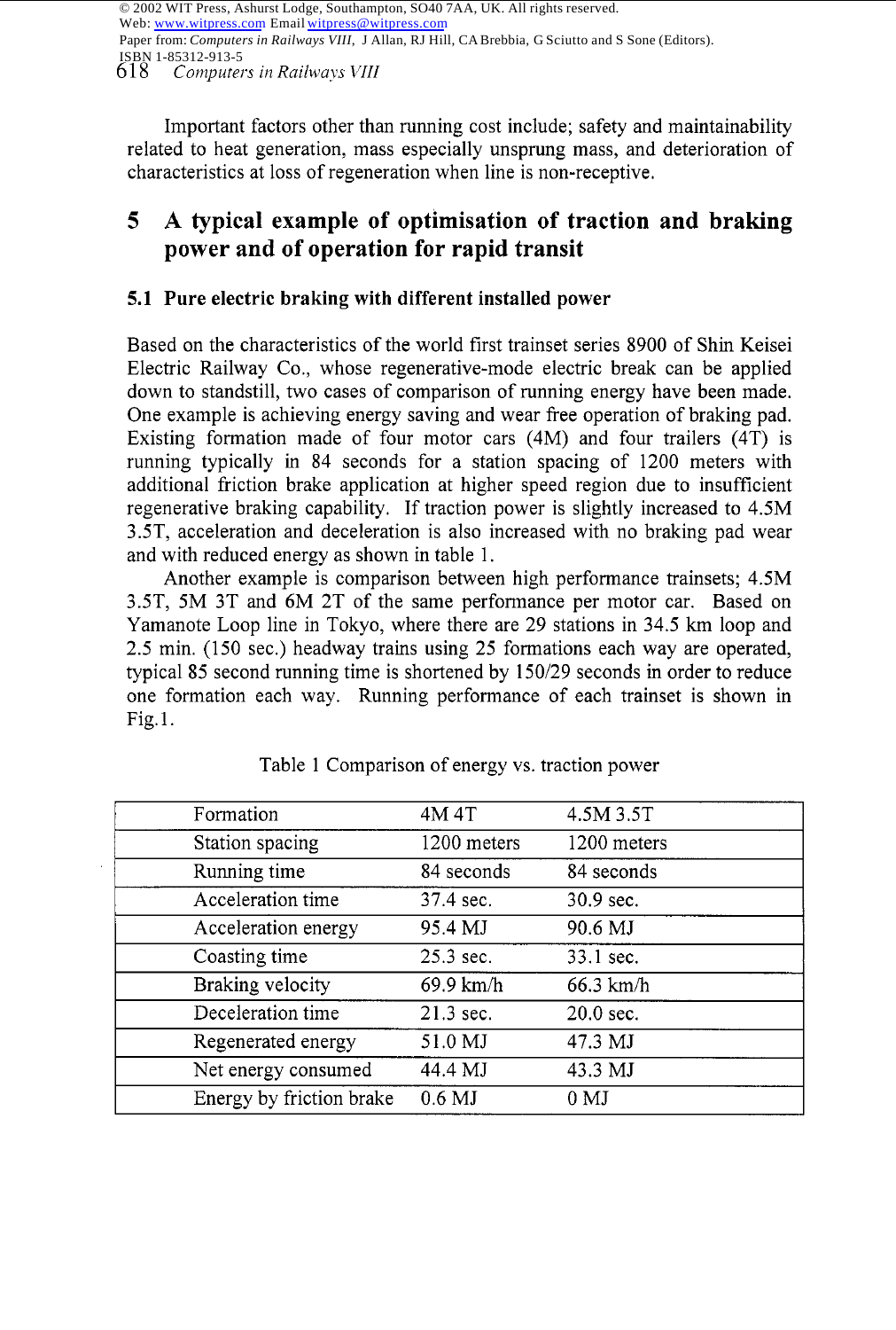© 2002 WIT Press, Ashurst Lodge, Southampton, SO40 7AA, UK. All rights reserved. Web: www.witpress.com Email witpress@witpress.com Paper from: *Computers in Railways VIII*, J Allan, RJ Hill, CA Brebbia, G Sciutto and S Sone (Editors).

*Computers in Railways VIII* 619



Net energy required to run average 1200 meter section is shown in Table 2.

| Formation                            |    | 4M 4T 4.5M 3.5T 5M 3T 6M 2T |       |       |
|--------------------------------------|----|-----------------------------|-------|-------|
| Running time (sec)                   | 85 | 79.83                       | 79.83 | 79.83 |
| Net energy consumed (MJ) 35.96 48.68 |    |                             | 41.11 | 37.15 |

Table 2. Energy consumption vs. performance and running time

## **5.2 Optimum life-cycle cost**

Based on the previous trainsets, profile and demand of Tokyo's Yamanote Line, as well as the following assumption, life-cycle costs of several trainsets have been compared.

Assumption taken is:

ISBN 1-85312-913-5

- Investment cost and train mass for improvement of train performance; actual price and mass of average motor cars and non-driving trailers of Series 8900
- Labour cost; two times actual annual payment for employers, driver and conductor. *0*
- Energy cost; actual electric energy price at substation bought from electric power company. *0*
- Total cost for friction brake; as shown in Chapter 4. *0*
- Social benefit obtained by faster running; average labour cost per time multiplied by saved time by all passengers. *0*
- Return rate for train operator of the social benefit; 1.5%. There are no reliable data for the rate in Japan. Estimation has been made through estimated increase of ridership. *0*
- Demand of passengers; based on actual data for Yamanote Line. *0*
- Life of vehicle; 30 years. Intermediate heavy repair cost omitted. *0*
- Interesting rate; 3 percent per year. *0*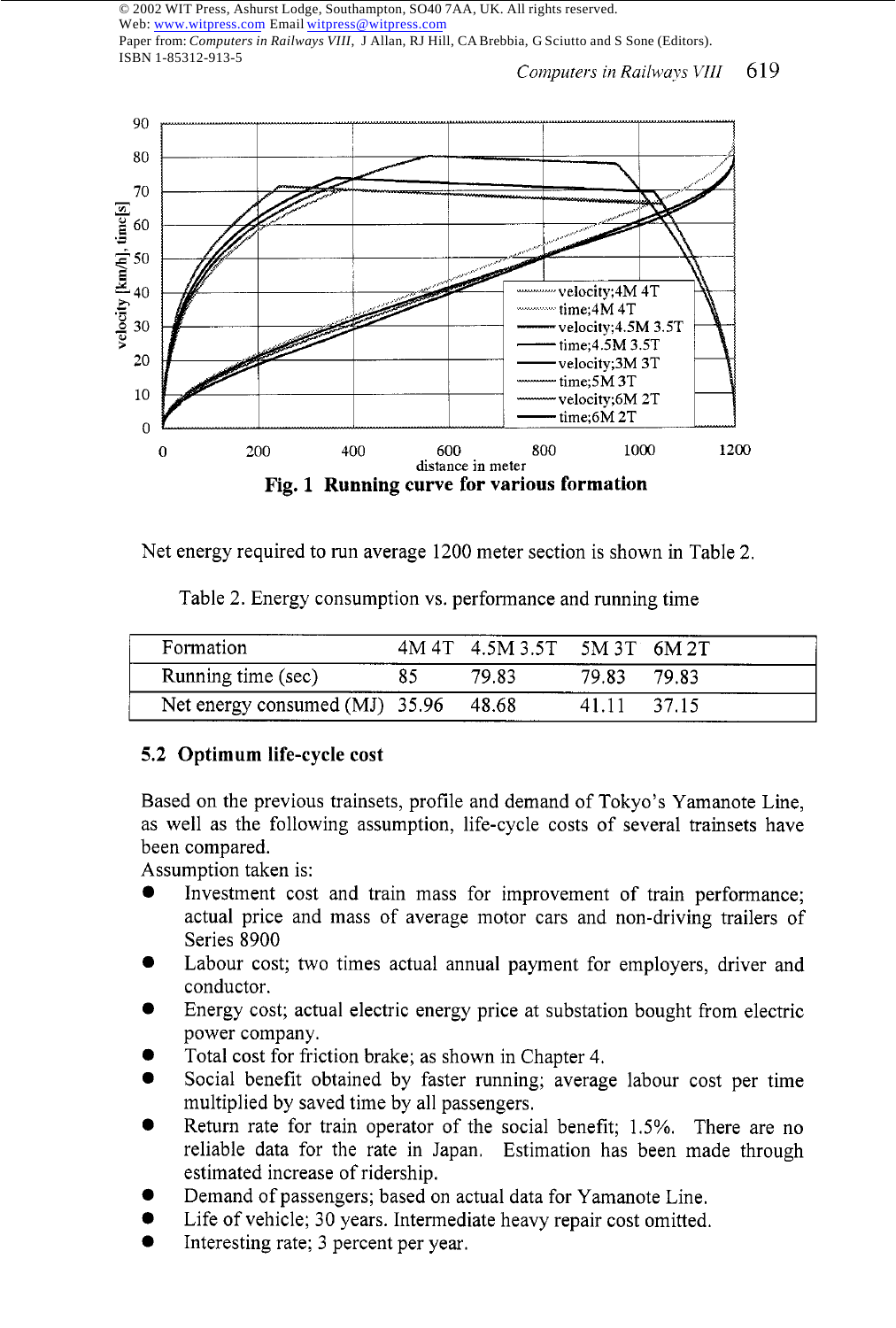Paper from: *Computers in Railways VIII*, J Allan, RJ Hill, CA Brebbia, G Sciutto and S Sone (Editors).

*620 Computers in Railways VIII*  ISBN 1-85312-913-5

In Table 3, basic running cost per section of 1200 meters station spacing is compared by braking methods. And taking regenerative trainset as the basic case, the obtained results of life cycle cost are shown in accumulated cost increase by faster running with less trainsets for both directions in Table 4.

| Formation                     | 4M 4T    | 4M 4T    | 4M 4T        |
|-------------------------------|----------|----------|--------------|
| Braking method                | Friction | Dynamic  | Regenerative |
| Acceleration energy           | 82.02 MJ | 82.02 MJ | 82.02 MJ     |
| Cost for acceleration 342 JPY |          | 342 JPY  | 342 JPY      |
| Regenerated energy            | 0        |          | 46.06 MJ     |
| Cost for braking              | 192 JPY  |          | - 192 JPY    |
| Running cost                  | 534 JPY  | 342 JPY  | 150 JPY      |
|                               |          |          |              |

Table 3. Basic cost comparison of braking system with identical performance

Table 4. Accumulated cost increase in billion JPY by various formations

| Formation | Running time     | after 1 year 10 years |         | 30 years |
|-----------|------------------|-----------------------|---------|----------|
| 4M 4T     | $85 \text{ sec}$ |                       |         |          |
| 4.5M3.5T  | 79.83 sec        | $-0.48$               | $-1.76$ | $-4.75$  |
| 5M 3T     | 79.83 sec        | $+1.56$               | $-1.02$ | $-6.45$  |
| 6M 2T     | 79.83 sec        | $+5.34$               | $+3.16$ | $-1.67$  |

# **6 Typical optimum design of braking system for Shinkansentype high speed trainsets**

## **6.1 Actual mass difference due to braking system**

Superiority of distributed traction system over concentrated traction has been widely recognised in recent years especially for high-speed trainsets. One of the most important performance indices for high-speed trainset is mass per floor area for revenue purpose. Since ac motor traction was adopted, superiority for distributed traction has been increased as shown in Table 5.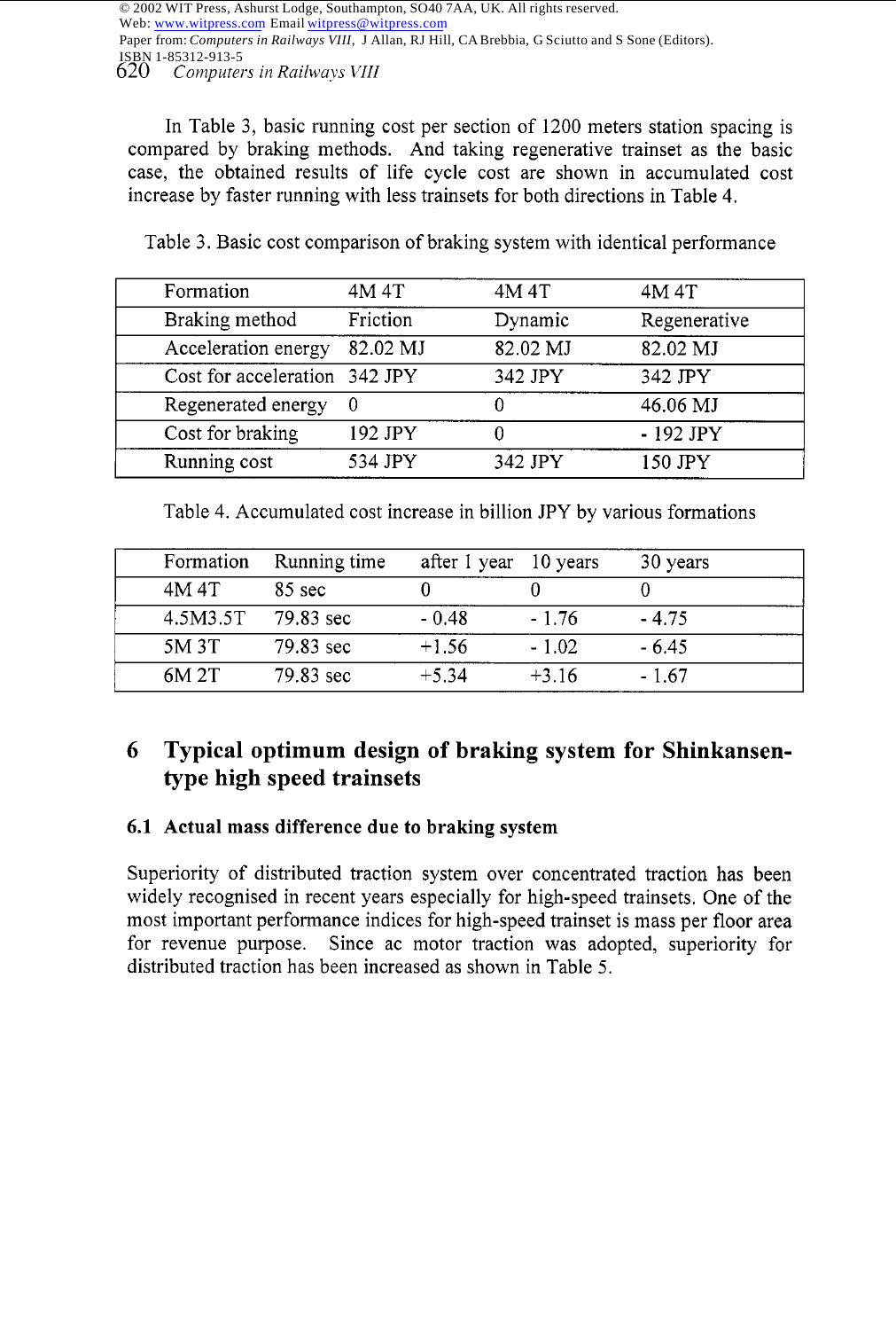Paper from: *Computers in Railways VIII*, J Allan, RJ Hill, CA Brebbia, G Sciutto and S Sone (Editors). ISBN 1-85312-913-5

*Computers in Railways VIII* 621

| Country            | France  | Germany | Intern'l Japan |         | Japan              | Japan | Japan     |
|--------------------|---------|---------|----------------|---------|--------------------|-------|-----------|
| Trainset           | TGV-A   | $ICE-1$ | Eurostar       | 200 11  | 300                | 500   | 700 21    |
| Year               | 1989    | 1991    | 1994           | 1982    | 1992               | 1997  | 1999      |
| Formation          | L 10T L | L 14T L | <b>L9T-9TL</b> | 12M     | 10M <sub>6</sub> T | 16M   | 12M 4T    |
| <b>Brake L/M</b>   | D.R     | R, D    | D.R            | Ð       | R                  | R     | R         |
| <b>Brake T</b>     | 4 discs | 4 discs | 4discs         | 2 discs | 2e.c.discs NA      |       | le.c.disc |
| Train mass t 473   |         | 931     | 800            | 703     | 710                | 700   | 704       |
| Floor area $m2505$ |         | 1002    | 913            | 826     | 1215               | 1196  | 1215      |
| Mass / area        | 0.937   | 0.929   | 0.876          | 0.851   | 0.584              | 0.585 | 0.579     |

Table 5. Comparison of mass *I* floor area for revenue among various formation

Note: 1; dc motor traction 2; brake of trailer reduced to one third that of motor cars L; locomotive M; motor car T; trailer D; dynamic brake R; regenerative brake

#### **6.2 Optimum design for Shinkansen-type vehicles**

It was revealed that total and unsprung mass of eddy-current braked axle is to be bigger than motored axle during the design stage of Series 300. Series 300 has had no time to redesign braking system and actually trailer car with a main transformer is much heavier than motor car with traction inverters. Series 700, which adopted modified design of Series 300, has also trailer cars but with reduced number of cars, number of eddy-current discs per bogie. Braking effort lost is supplemented by increased braking effort by motor cars. Thanks to this modification, mass of trailer cars of series 700 are almost the same as that of the motor cars and unsprung mass of the trailer axle is slightly less than that of the motored axle.

The author proposes to dismantle eddy current disc brake of Series 700 so that service brake becomes pure electric brake with friction brake intact for emergency purpose. This will be possible only if capability of traction inverter is slightly increased because there are as many as 12 motor cars out of 16 cars.

## **7 Conclusion**

Optimum traction design in terms of minimum life-cycle cost is such that proportion of motored axles and power of each axle are just enough for service brake with regenerative mode. If distribution of power is more than enough, cost and mass of the trainset is bigger than the optimum, and if additional friction brake is necessary for service brake, running cost is more than the optimum due to loss of regeneration and increase of maintenance cost for friction brake equipment.

The optimum proportion and power of motored axle depends on train performance, such as maximum velocity and deceleration, and adhesion performance. Even if very small proportion of motored axle is given from low braking requirement and high adhesion performance, too concentrated traction